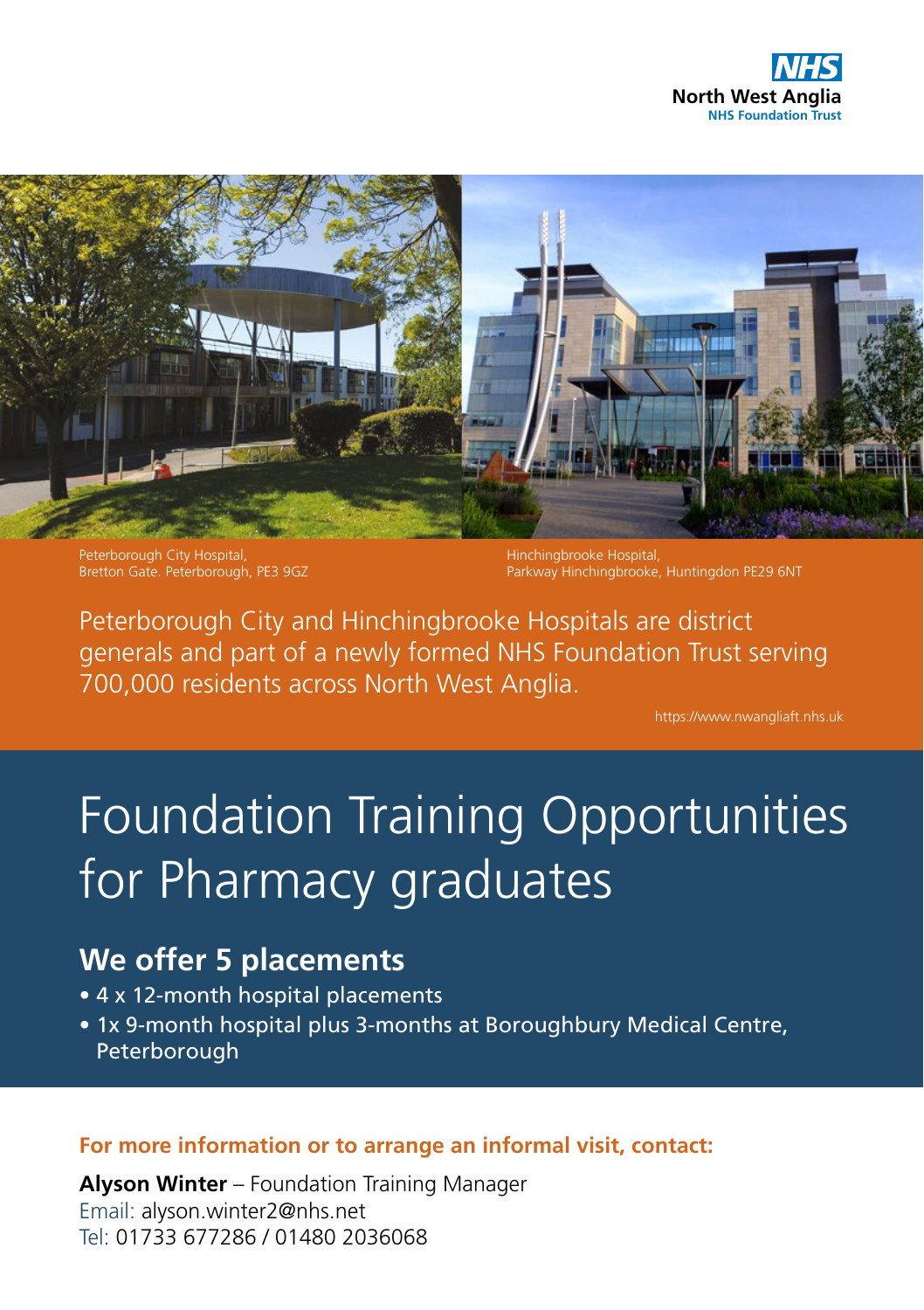

The NWA Foundation Trust provides a wide range of clinical services from its two hospital sites, with a capacity of 927 beds (623 at Peterborough City and 304 at Hinchingbrooke). Both hospitals have Accident and Emergency departments, Maternity Units, and full diagnostic imaging facilities. Peterborough City hospital has a separate Children's Emergency department and specialist Haematology/ Oncology and Renal Units.

#### **Core values**

Our values encourage us to: put patients first, seek to improve and develop, work positively together and be actively respectful, caring, and compassionate.

# **The Pharmacy department**

Our friendly, 150 strong team is a core part of the overall hospital structure and within clinical teams, providing support to all areas across the hospital.

Working alongside experienced pharmacists in a diverse and stimulating environment, you will be given many opportunities to apply knowledge in practice, developing a solid grounding, with focus on clinical pharmacy.

We use robotic dispensing, manufacture chemotherapy and are building independent pharmacist prescribing capacity to respond dynamically to the needs of our patients.

# **Work Experience**

- Are vacation placements offered? **Yes**
- How many placements? **2**
- Length of each placement: **2 weeks**
- Dates: **July-September**
- Restrictions as to who can apply: **Preference for Year 3 MPharm students**